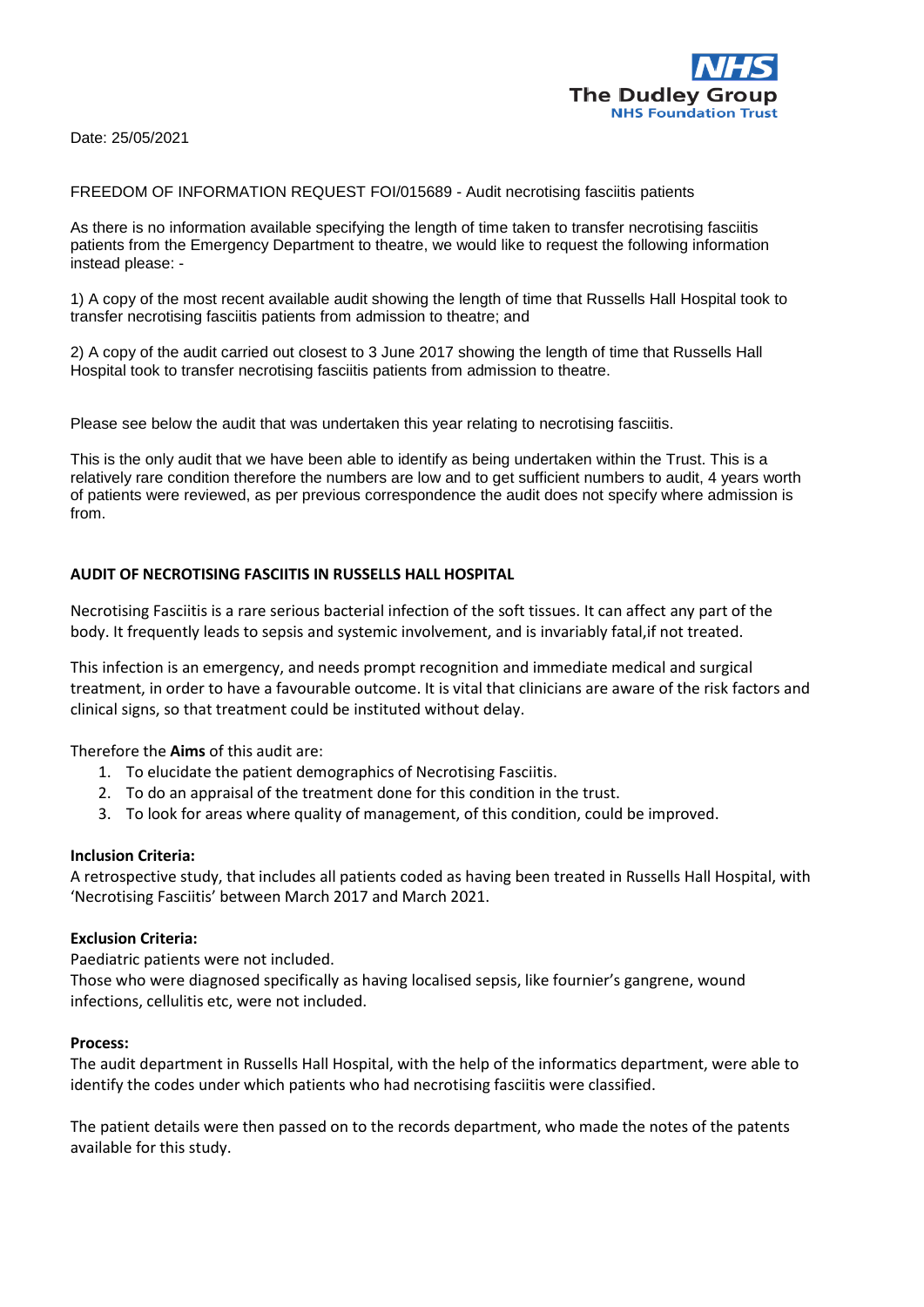### **Nature of Notes:**

The notes were written documents, that included the clinical and operative notes of the patients treated as having had Necrotising Fasciitis during the period.

As Necrotising Fasciitis manifests in different parts of the body, patients were managed by different specialties: Trauma and Orthopaedics/Plastic Surgery General Surgery Vascular Surgery Internal Medicine

All data that was collected, was entered into a prepared proforma

Laboratory data was collected from the intranet computer system , in the hospital.

#### **Patient Demographics:**

**Yearly Incidence: -** From March 2017 to March 2021 there were 23 patients

Out of the 23 patients there were 6 deaths and 13 patients had associated co-morbidities

#### **Timing of Surgery from admission:**

| Within 6 hours         | 12 |   |
|------------------------|----|---|
| Between 6 and 24 hours |    | 5 |
| Later than 24 hours    |    | 3 |
| No surgery             |    | ₹ |

| <b>Criteria</b>                                                      | Target (%) Result (%) |
|----------------------------------------------------------------------|-----------------------|
| All patients were seen and treated adequately by the Plastic Surgery |                       |
| Department.                                                          | 100%                  |
| 100%                                                                 |                       |

# **Correlation of prognosis to LRINEC score:**

Our study does not show a high correlation between the LRINEC score(Wong et al) and subsequent mortality

#### **Correlation to the development of septic shock in patients with Necrotising Fasciitis:**

Other authors (1,2) consider septic shock as an indicator of very poor prognosis, and this is borne out in the X patients who had severe shock and had altered consciousness . These patients died within 48 hours.

#### **Correlation between the site of infection and the type of Necrotising Fasciitis:**

While Type 1 infections tended to occur around the abdomen and perineal areas, Type 2 (Beta Hemolytic Group A Streptococcal infections) were seen in the limbs exclusively.

### **Presence of co-morbidities:**

Out of the six patients, who expired after admission and treatment for Necrotising Fasciitis, some of them had co-morbidites . Interestingly, though Diabetes is the commonest co-morbidity in other studies and in our audit, there was no mortality in this group of patients.